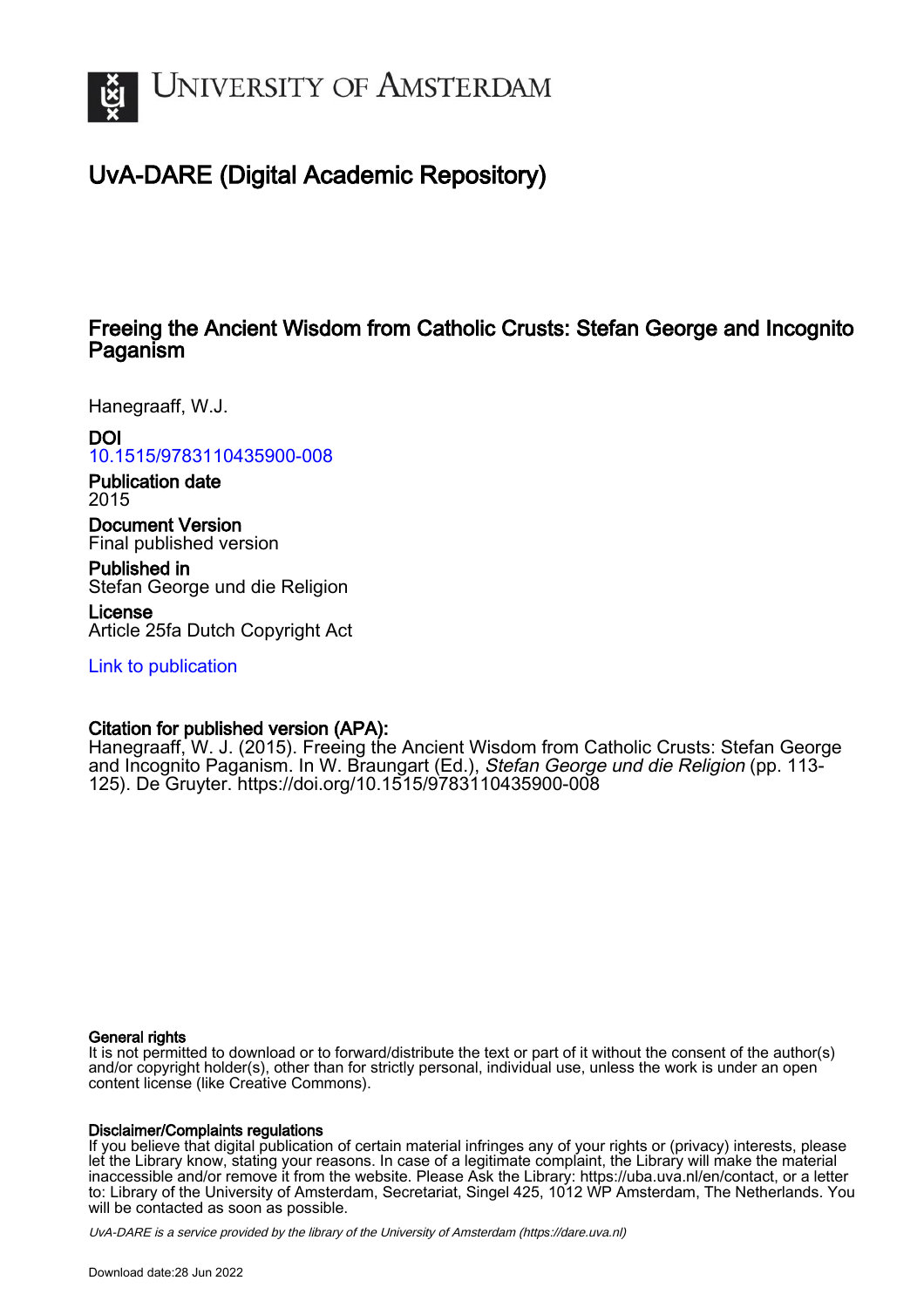# **Stefan George und die Religion**

Herausgegeben von Wolfgang Braungart

**DE GRUYTER**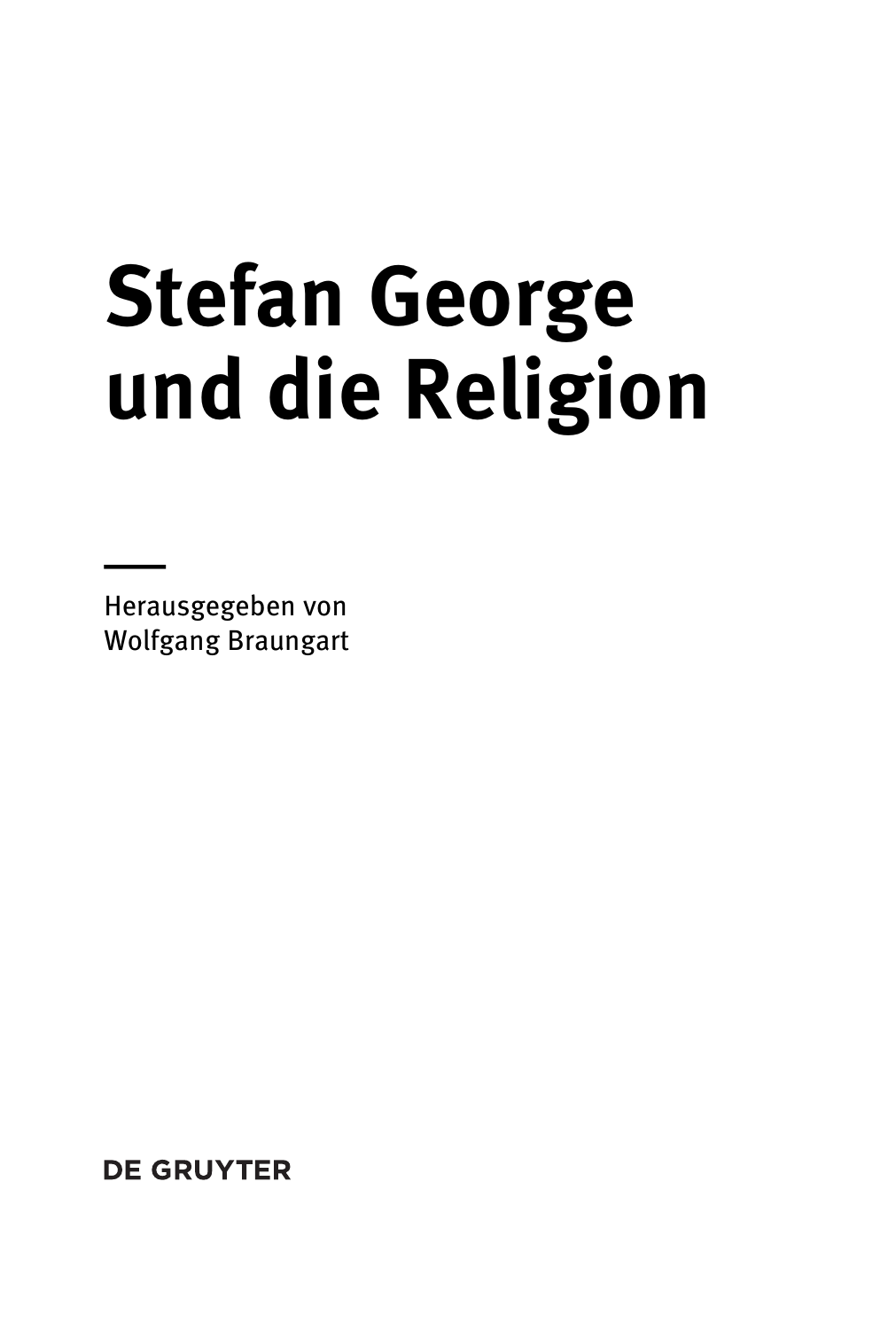Gedruckt mit freundlicher Unterstützung der Fritz Thyssen Stiftung.

ISBN 978-3-11-044006-5 e-ISBN (PDF) 978-3-11-043590-0 e-ISBN (EPUB) 978-3-11-043410-1 ISSN 0083-4564

#### **Library of Congress Cataloging-in-Publication Data**

A CIP catalogue record for this book has been applied for at the Library of Congress.

#### **Bibliografische Information der Deutschen Nationalbibliothek**

Die Deutsche Nationalbibliothek verzeichnet diese Publikation in der Deutschen Nationalbibliografie; detaillierte bibliografische Daten sind im Internet über http://dnb.dnb.de abrufbar.

© 2015 Walter de Gruyter GmbH, Berlin/Boston Druck und Bindung: Hubert & Co. GmbH & Co. KG, Göttingen ♾ Gedruckt auf säurefreiem Papier Printed in Germany

www.degruyter.com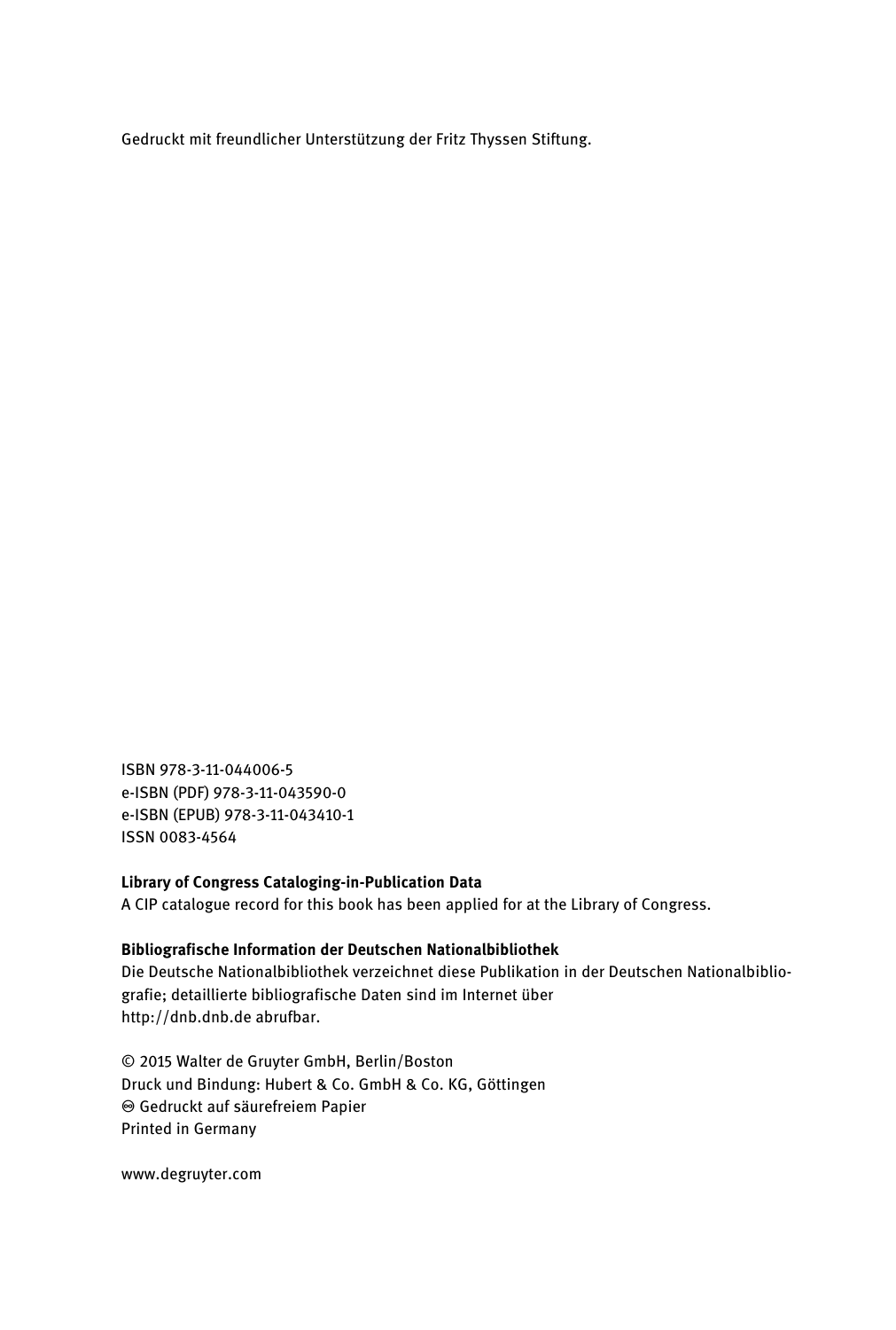# **Inhalt**

**Vorwort und Übersicht über die Beiträge VII** *Wolfgang Braungart* **Romantische Mythopoesie, Georges Mythopoesie 1** Oder: Kann man Mythen machen? Zur Einführung *Jürgen Brokoff* **Prophetie und Erlösung in Stefan Georges Lyrik nach 1900 27** *Lothar van Laak* **Maximin als religiöses Medium 42** *Georg Dörr* **Stefan Georges neopagane Maximin-Religion 52** Bricolage und intramundane Eschatologie *Uwe Spörl* **Gottlose Mystik und Georges poetische Religion 80** Zwei Arten ästhetischer Religiosität in und mit der Literatur um 1900 *Jan Stottmeister* **'Richtlinien' gegen Rudolf Steiner 98** Theosophie-Kritik als Wissenschaftskritik im George-Kreis um 1910 *Wouter J. Hanegraaff* **Freeing the Ancient Wisdom from Catholic Crusts 113** Stefan George and Incognito Paganism *Justus H. Ulbricht* **Apollo lehnt geheim an Baldur. Oder: Der Dichter ruft die Götter auf 126** Neopagane Kontexte von "Weihe[n]stefans" Religiosität *Uwe Puschner* **Rasse und Religion 145**

Die Ideologie arteigener Religionsentwürfe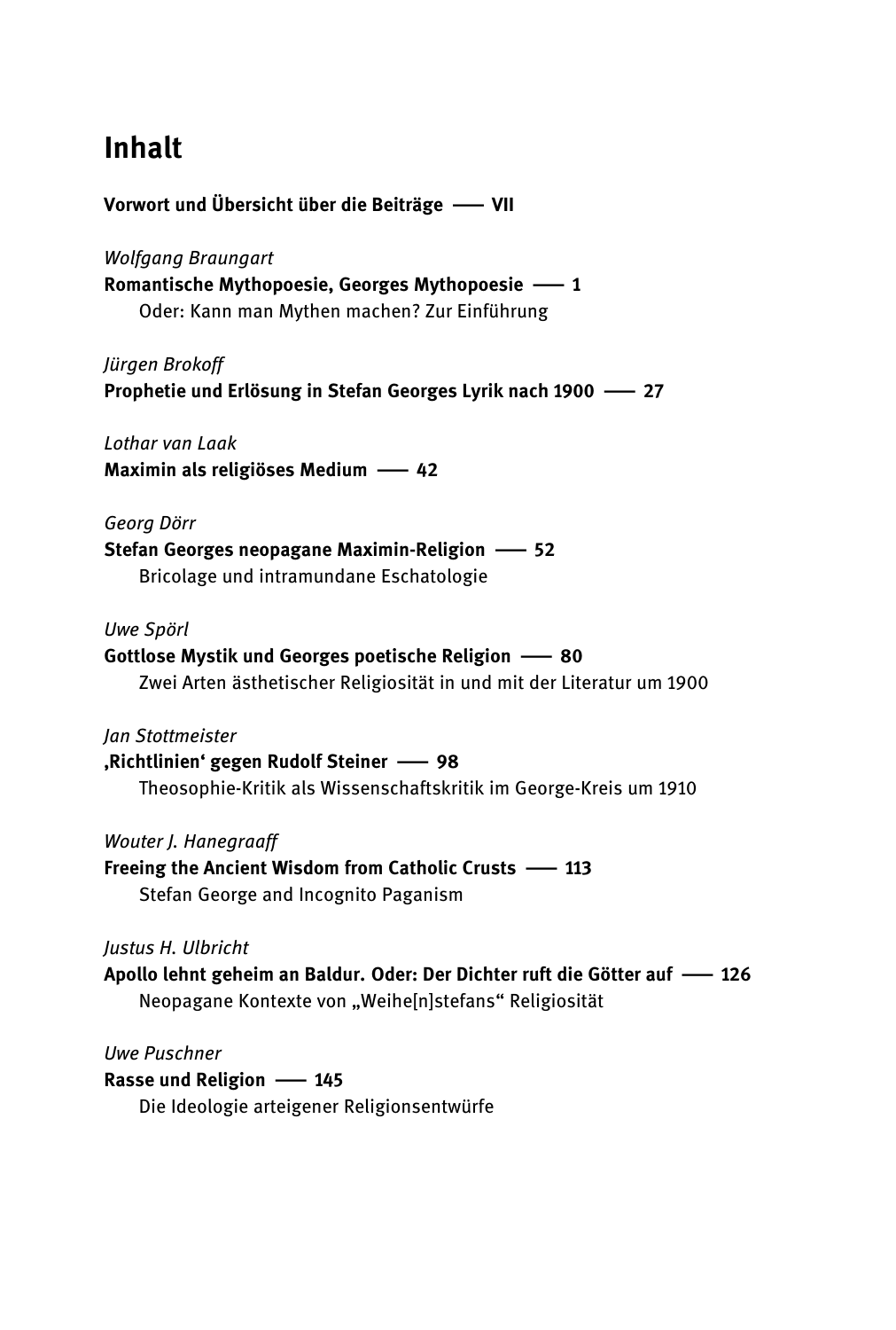**VI** - Inhalt

*Christoph Auffarth*

**Das 'Dritte Reich' – das 'Geheime Deutschland' 157** Stefan George im Kontext. Thesen

*Richard Faber*

**Der Ästhetizist Algabal, der politisch-religiöse Dichter Stefan George und das Problem seines Präfaschismus 175**

*Almut-Barbara Renger*

#### **Die Konjunktur des Meisters 197**

Stefan George im Spiegel religions- und wissenssoziologischer Studien seiner Zeit

*Volkhard Krech*

#### **Wo "Rausch und Helle" eins werden 222**

Stefan Georges Kunstreligion im Lichte von Georg Simmels Religionstheorie

*Bertram Schefold*

**Götter sehen? – Einführung zu Martin Mosebachs Vortrag 234**

*Martin Mosebach* **Stefan Georges Religion 241**

**Anschriften der Beiträger 254**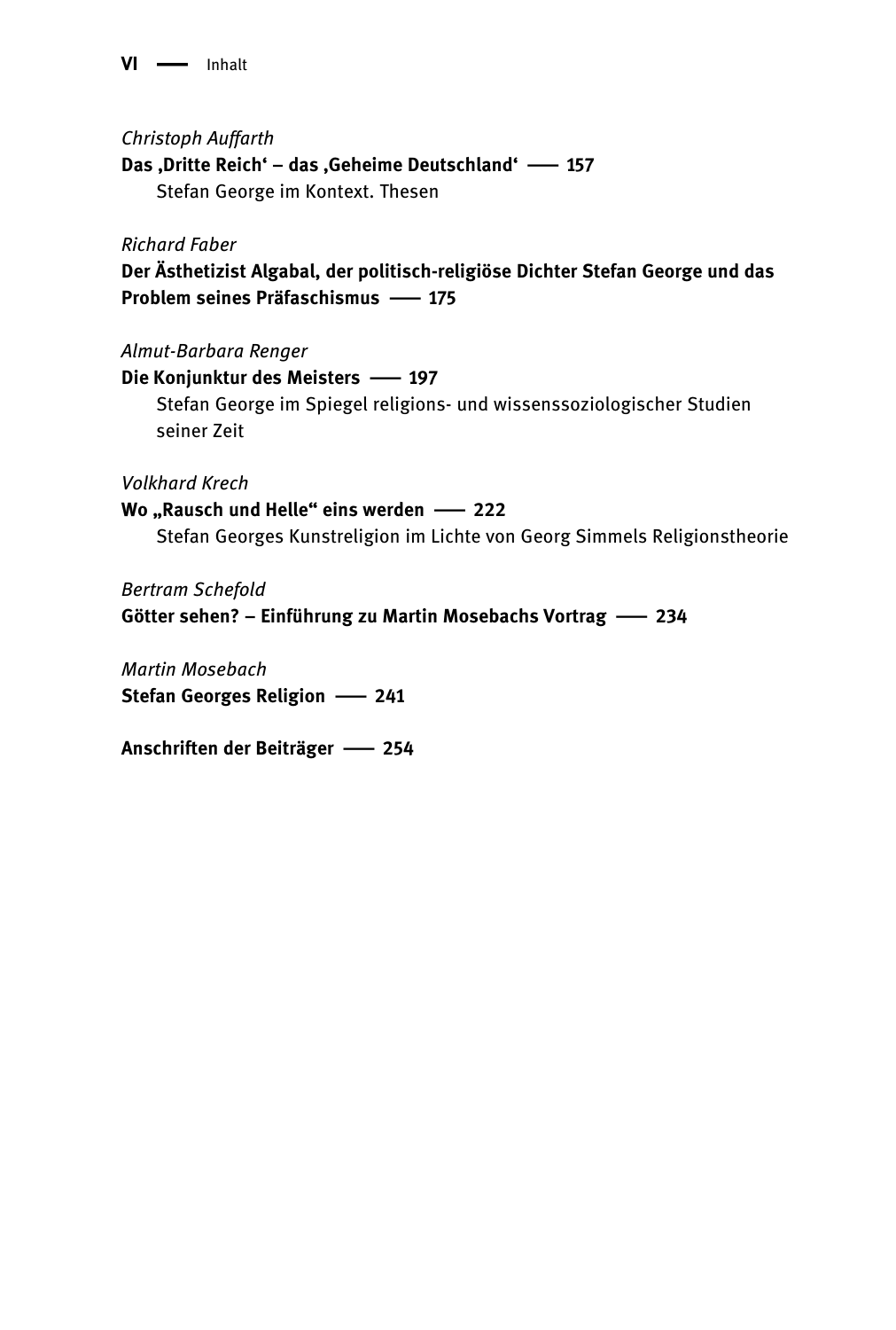## Wouter J. Hanegraaff Freeing the Ancient Wisdom from Catholic Crusts

### Stefan George and Incognito Paganism

In a conversation with Edith Landmann, Stefan George made a statement that is utterly revealing about his religious affinities: "Weiss der Teufel, woher das kommt, dass ich vom Christentum ausser in seiner heidnischen Form so gar nichts verstehe. Ich bin doch, möcht me spreche [sic], aus einer guten alten katholischen Familie".<sup>1</sup> The true significance of this utterance will, I hope, have become clear by the end of this article. On the following pages I will be asking myself, firstly, in what sense and to what extent George and his circle may be seen as representing a somehow 'religious' phenomenon; and, secondly, how this religious dimension could best be described and interpreted. I will argue that 'paganism' ('Heidentum') is indeed a key term in that respect, but that in George's case we are dealing with a philosophical rather than a cultic form of paganism: one that has existed in Western culture mostly as an idealized religion of the imagination, a dreamed religion,² particularly since the period of the Renaissance.

To understand the nature of George's paganism, first of all it must be clearly distinguished from the explicit neo-pagan agendas of the 'Cosmic Circle' of Munich linked to the names of Ludwig Klages and Alfred Schuler. We have a fascinating report, by Klages, of how George reacted to Schuler during a memorable dinner on 29 April 1897.³ The passage is well known, but I will quote it here at some length:

[…] im besten seiner nicht geräumigen Zimmer eine längliche Tafel, imgrunde bescheiden, für seine Verhältnisse üppig mit Speisen bedeckt; Licht von Kerzen und einem römischen Dreidochter; vor diesem auf metallenem Sockel eine Nachbildung des "Adoranten", dahinter Lorbeer und anderes Grün; um jeden Teller ein Kranz leuchtender Blüten; Weihrauchduft. – Nach der Mahlzeit beginnt [Schuler] mit dem Vorlesen seiner stärksten Fragmente, mächtig schon einsetzend und zu immer mächtigerem Pathos fortgerissen. Es bildet sich, so möchte man meinen, ein magisches Feld […] George gerät in wachsende, schließlich

<sup>1</sup> Edith Landmann: Gespräche mit Stefan George, Düsseldorf – München 1963, p. 47. Cf. Georg Dörr: Muttermythos und Herrschaftsmythos. Zur Dialektik der Aufklärung um die Jahrhundertwende bei den Kosmikern, Stefan George und in der Frankfurter Schule, Würzburg 2007, p. 284. 2 On paganism as a religion of the imagination, cf. Joscelyn Godwin: The Pagan Dream of the Renaissance, London 2002.

<sup>3</sup> Not 1899, as often stated in the literature: See Dörr, Muttermythos (note 1), pp. 188f.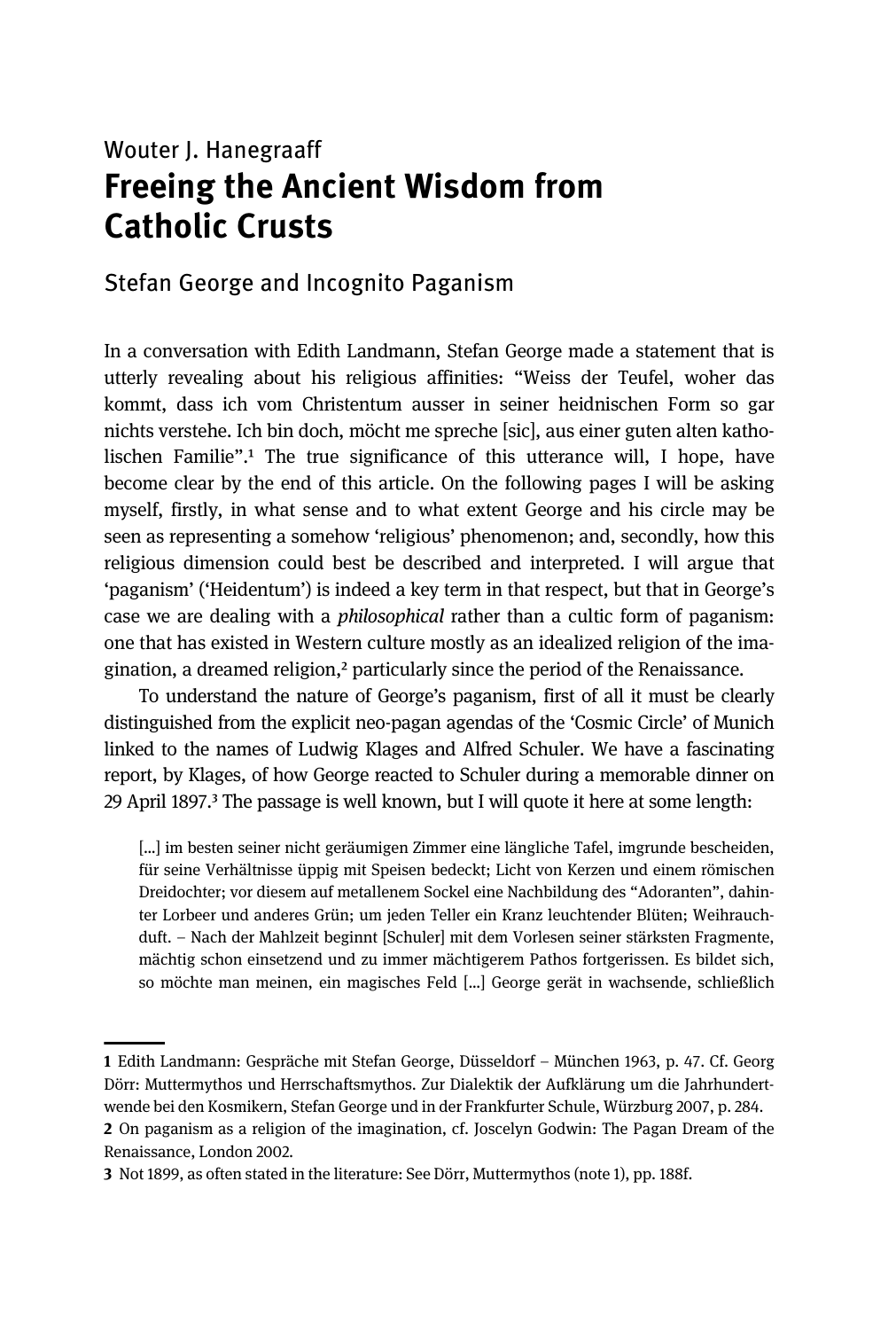kaum noch beherrschte Erregung. Er hat sich hinter seinen Stuhl gestellt; fahler denn fahl scheint er im Begriff, die Fassung zu verlieren. Die seelenatmosphärische Spannung wird unerträglich. Keiner vernimmt noch genau, was Schuler kündet; doch aus dem Dröhnen seiner Stimme wächst ein Vulkan, der glühende Lava schleudert […]

Auf der nächtlichen Straße stehe ich plötzlich mit George allein. Da fühle ich mich am Arm ergriffen: "Das ist Wahnsinn! Ich ertrage es nicht! Was haben Sie getan, mich dorthin zu locken! Das ist Wahnsinn! Führen Sie mich fort; führen Sie mich in ein Wirtshaus, wo biedere Bürger, wo ganz gewöhnliche Menschen Zigarren rauchen und Bier trinken! Ich ertrage es nicht!"<sup>4</sup>

This is not a picture one would usually associate with Stefan George. Apparently he felt so threatened by the 'spell' that Schuler was trying to cast on him that this most elitist of all poets was desperate to escape from the heavy occult atmosphere of Schuler's pagan cult and was suddenly yearning for the 'normality' of beer-drinking 'Bürger' in a common pub! Schuler's brand of romanticized ancient Roman and chthonic matriarchal paganism was definitely not to his taste, and how much it disturbed him can be inferred from his poem 'A. S.' (Alfred Schuler) in 'Das Jahr der Seele':

Dass wir der sinne kaum mehr mächtig · wie vergiftet Nach schlimmem prunkmahl taglang uns nicht fassten · Stets um die stirn noch rosen brennen fühlten …⁵

If Stefan George and his circle represented some kind of 'pagan' religion, then it was clearly very different from that of Schuler and Klages. As has been well formulated by Thomas Karlauf in his impressive biography of George, the famous clash with the 'Cosmic Circle' in the Winter of 1903/1904 was ultimately based, at least from George's perspective, on two opposed ways of understanding the nature of art: "Stand die Kunst auf seiten des Geistes […] oder gehorchte sie den Kräften der Seele und diente dem Rausch?"<sup>6</sup> The reference is, of course, not only to Nietzsche's opposition of the Dionysian and the Apollonian, but more specifically to Ludwig Klages' metaphysics, which highlighted die Seele as the dark but positive principle opposed to the negative, alien and hostile principle of der Geist. It is clear that in the wake of his conflict with the 'Kosmiker', George definitely came out in favour of der Geist and henceforth saw die Seele as the

<sup>4</sup> Ludwig Klages: Einführung des Herausgebers. In: Alfred Schuler: Fragmente und Vorträge. Aus dem Nachlass. Mit Einführung von Ludwig Klages. Leipzig 1940, pp. 1–119, esp. p. 72f.

<sup>5</sup> Stefan George: Sämtliche Werke in 18 Bänden. Ed. by Stefan George Stiftung. Arranged by Georg Peter Landmann and Ute Oelmann, Stuttgart 1982ff. Vol. V, p. 82. Abbreviated as follows: SW, volume, page number.

<sup>6</sup> Thomas Karlauf: Stefan George. Die Entdeckung des Charisma, München 2007, pp. 331–332.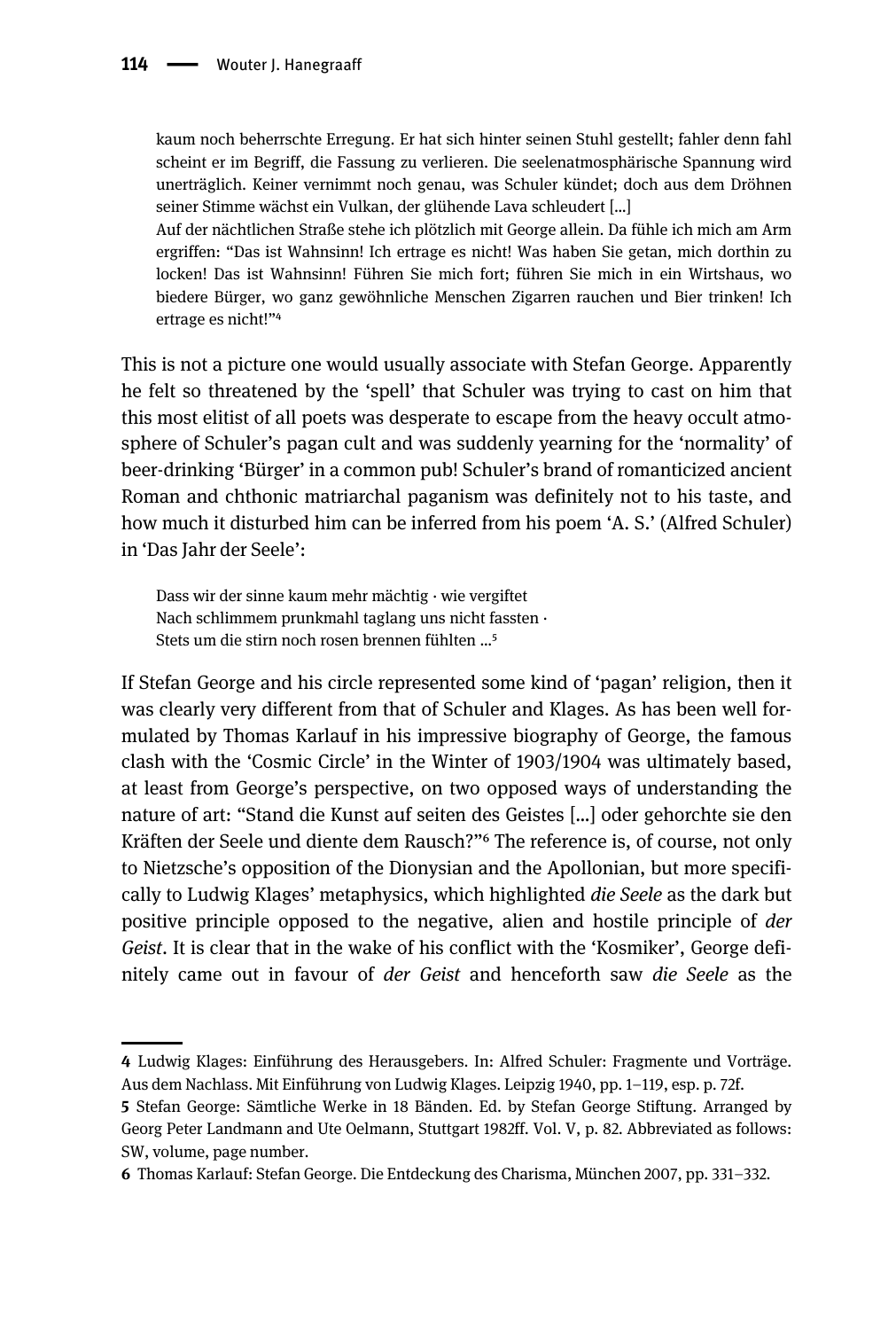enemy. Notably in the second cycle of 'Der siebente Ring' ('Gestalten'), a few years after the 'Schwabinger Krach', we witness a dramatic battle between darkness and light. Right in the first poem, 'Der Kampf', a representative of the chthonic enemy ("Trunken von sonne und blut" – evident references to Schuler's cult of ancient Rome, with 'Sol Invictus', the Mithraic 'Taurobolium', and so on) comes rushing from his sinister subterranean abode and out into the open air, where he meets the "schönlockige Gott": no one else, of course, than the "divine boy" Maximin. The protagonist tries to attack him, but does not stand a chance, for he is immediately struck to the ground by a beam of light that flashes from the eyes of the God:

Weh! sie kämpfen mit licht. Den er fasset der fällt. Stampfend sezt er den fuss Auf meine keuchende brust. Lächelnd singt er sein lied … Trunken von sonne und blut Sink ich in ruhmlosen tod.<sup>7</sup>

And that is that. The message should be clear: the 'Kosmiker' do not stand a chance against the Lord of Light. In further poems of the same cycle, George highlights a range of further elements that are significant for their suggestions of a spiritual elite in mortal combat with the forces of evil. For example, the poem 'Der Widerchrist' paints a horror-like picture of how common people are seduced by diabolic false Messiah, but discover the deception only when it is far too late: "Dann hängt ihr die zunge am trocknenden Trog/Irrt ratlos wie vieh durch den brennenden hof .../Und schrecklich erschallt die Posaune."<sup>8</sup> The poem 'Templer' is based on the concept of a spiritual warrior elite, with explicit references to the Rosicrucian brotherhood: "Wir Rose: innre jugendliche brunst/ Wir Kreuz: der stolz ertragnen leiden kunst."<sup>9</sup> And in 'Die Hüter des Vorhofs', we read about the education of the members of the spiritual elite, who are given to remember that they are in truth the offspring of gods. And then eventually, of course, we get to the Maximin-cycle of 'Der Siebente Ring', where the God himself makes his full appearance. Since the cult of Maximin is analyzed in some detail elsewhere in this volume, I will not go into it further at this point, but will assume that the reader is familiar with George's remarkable deification

<sup>7</sup> SW VI/VII (note 5), p. 37.

<sup>8</sup> Ib., p. 57.

<sup>9</sup> Ib., p. 52.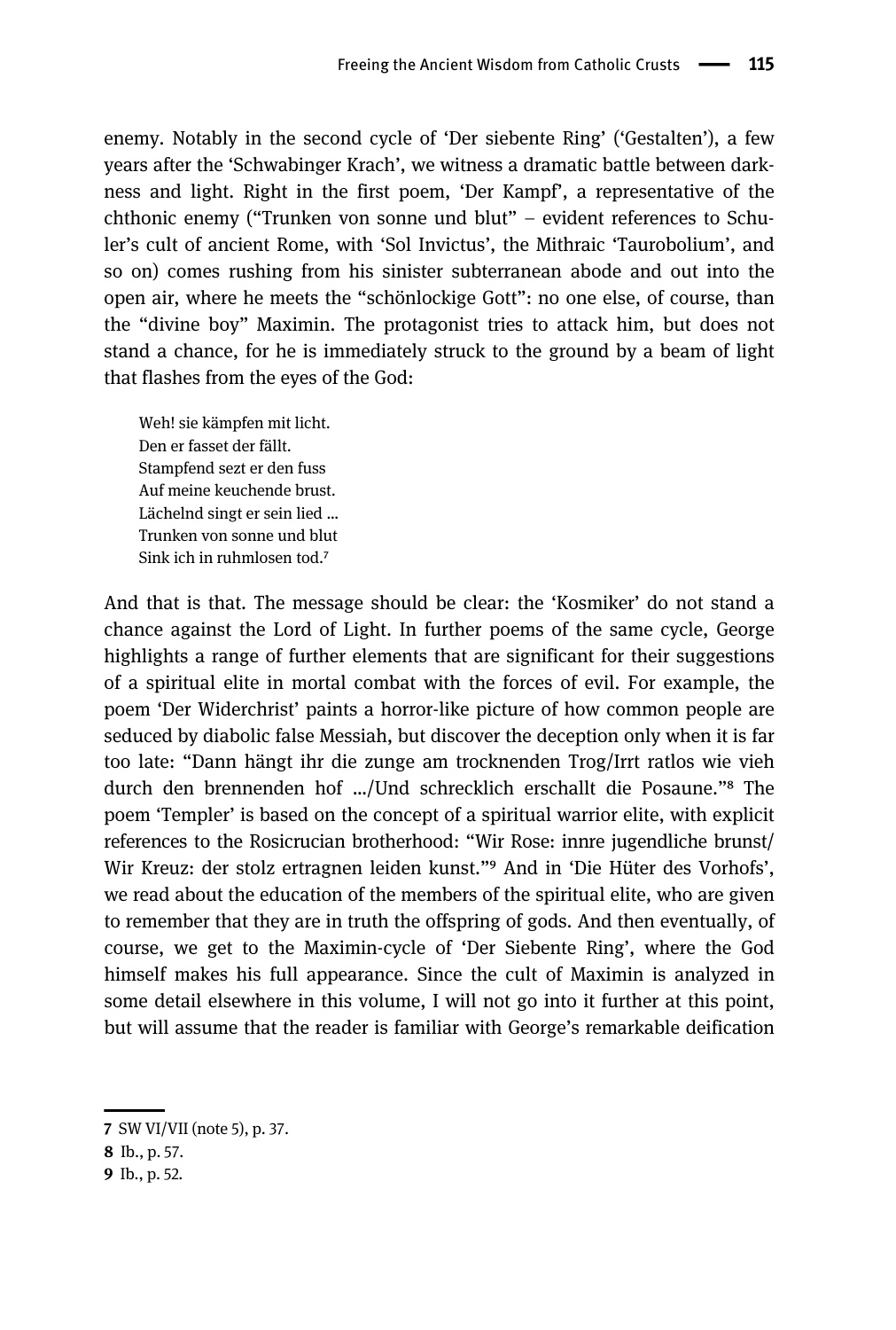of the early-deceased Maximilian Kronberger, who was elevated to a divine status: "Dem bist du kind · dem freund/Ich seh in dir den Gott/Den schauernd ich erkannt/Dem meine andacht gilt."<sup>10</sup>

Now how can we contextualize and interpret George's poetic cult, after the break with the 'Kosmiker', from the perspective of the study of religion? To answer that question, I would like to highlight a number of key elements:

1. From his early years on, George was obsessed with the project of *creating a* world of his own, a world of superior beauty and truth, separate from the vulgar outside world of bourgeois society – a world, most of all, in which he himself could play the role of uncontested, autocratic leader. In the early days, those who participated in this self-created world even appear to have communicated by means of a secret language – a language entirely in George's power because he had invented it himself:

In einem sange den keiner erfasste Waren wir heischer und herrscher vom All.

Süss und befeuernd wie Attikas choros Über die hügel und inseln klang: CO BESOSO PASOJE PTOROS CO ES ON HAMA PASOJE BOAÑ.<sup>11</sup>

2. This project of creating his own world eventually took the form of what is known in traditional terms as an 'inner church' of the spirit. George referred to it as his 'Staat', and it became known under other names such as 'das Neue Reich' and 'das Geheime Deutschland' as well. Historically, the notion of an inner church is rooted in theosophical traditions since the 18th century: it seems to have emerged in the work of Ivan Lopukhin and Karl von Eckartshausen against the background of earlier spiritualist and pietist movements, and was later taken up by occultists such as Arthur Edward Waite.<sup>12</sup> I do not think that Stefan George was necessarily aware of these precedents or parallels, or interested in them, but what he had in mind was in fact a kind of inner church or community of the spirit. As formulated much later by Hubertus Prinz zu Löwenstein, after George's death and the dissemination of his circle:

<sup>10</sup> Ib., p. 90.

<sup>11</sup> Ib., p. 117.

<sup>12</sup> Author: Esotericism and the Academy. Rejected Knowledge in Western Culture, Cambridge 2012, p. 250 with note 367.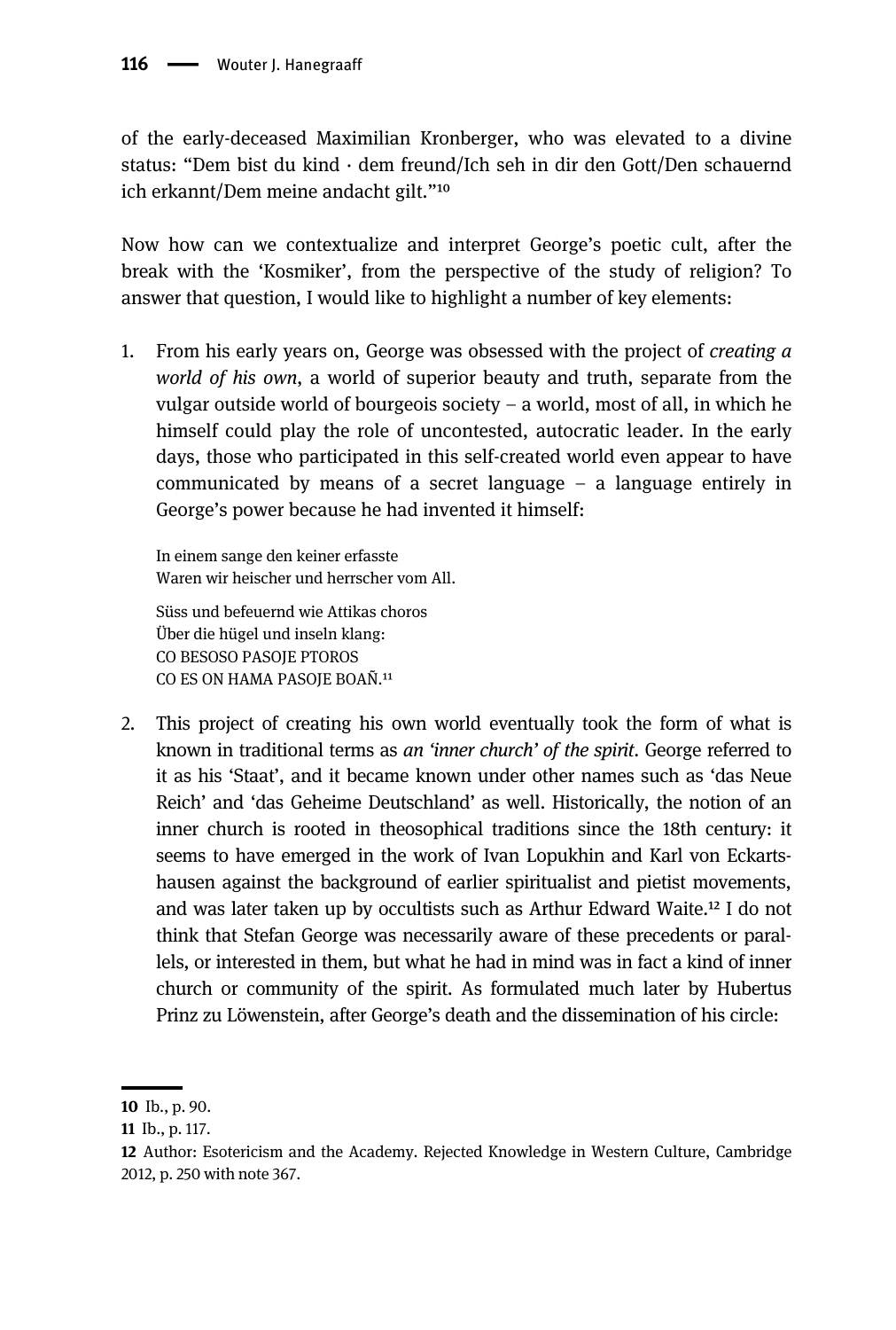Nur im geistigen Raume […] ist das Reich heute vorhanden, und nur in der Seele und in der Handlung einiger weniger hat es sich bislang zu verkörpern vermocht. Diese aber tragen sein Zeichen so sichtbar auf ihrer Stirne, dass sie in einer Einöde leben dürften und doch würden sie von den Brüdern, die zu ihnen angehören, sofort erkannt werden.<sup>13</sup>

Apart from the theosophical Inner Church, such a notion also clearly resonates with the concept of a secret brotherhood modeled on the 17th-century Rosicrucians, who were believed to live their lives incognito but who would recognize one another by means of secret signs known only to themselves.

- 3. This brings me to a third point, that of a circle of initiates. In his famous article 'The Sociology of Secrecy and of Secret Societies', George's longstanding admirer Georg Simmel highlighted the difference between two types of 'secret society'. In the case of a 'Hidden Church' or secret association of the Rosicrucian type, to which I just referred, its very existence is supposed to be a secret known only to the initiates. But in addition to this, Stefan George's circle also took the form, in Simmel's formulation, of a visible social formation that "is unequivocally known, [while] the membership, or the purpose, or the special conditions of the combination are secret".<sup>14</sup> Entrance into a social formation of this kind requires a process of initiation, and obviously George's work is full of references to such an 'Aufnahme in den Orden' (the title of a piece written as early as 1901), an 'Einführung der Novizen in die Mysterien', and so on. Of course, acceptance or non-acceptance depended entirely on the will of 'der Meister' himself.
- 4. Once accepted into George's 'Kreis', its participants were confronted with implicit or explicit, subtle and more overt forms of ritualization that resulted in an atmosphere of sacrality with George himself as the charismatic and, most of all, numinous center. The important point here is the predominance of form over content. When Albert Verwey objected to the manner in which George exalted his personal genius into a general object of worship or veneration, George seems to have responded with great irritation: Maximin, he retorted, could as well have been "a black stone or a green cone".<sup>15</sup> Thomas Karlauf concludes, correctly in my view, that "Für ihn zähle nicht das Was, sondern das Wie, nicht der Inhalt des Glaubens, sondern die Hingabe der

<sup>13</sup> Hubertus Prinz zu Löwenstein: Nach Hitlers Fall. Deutschlands kommendes Reich – Vorletzter Entwurf (Manuscript in Deutsches Exilarchiv, Frankfurt a. M.), p. 50, here quoted according to Ulrich Raulff: Kreis ohne Meister. Stefan Georges Nachleben, München 2009, p. 176.

<sup>14</sup> Georg Simmel: The Sociology of Secrecy and of Secret Societies. In: The American Journal of Sociology 11/4, 1906, p. 441–498, here p. 470–471.

<sup>15</sup> Albert Verwey en Stefan George. De documenten van hun vriendschap. Ed. by Mea Nijland-Verwey, Amsterdam 1965, p. 267.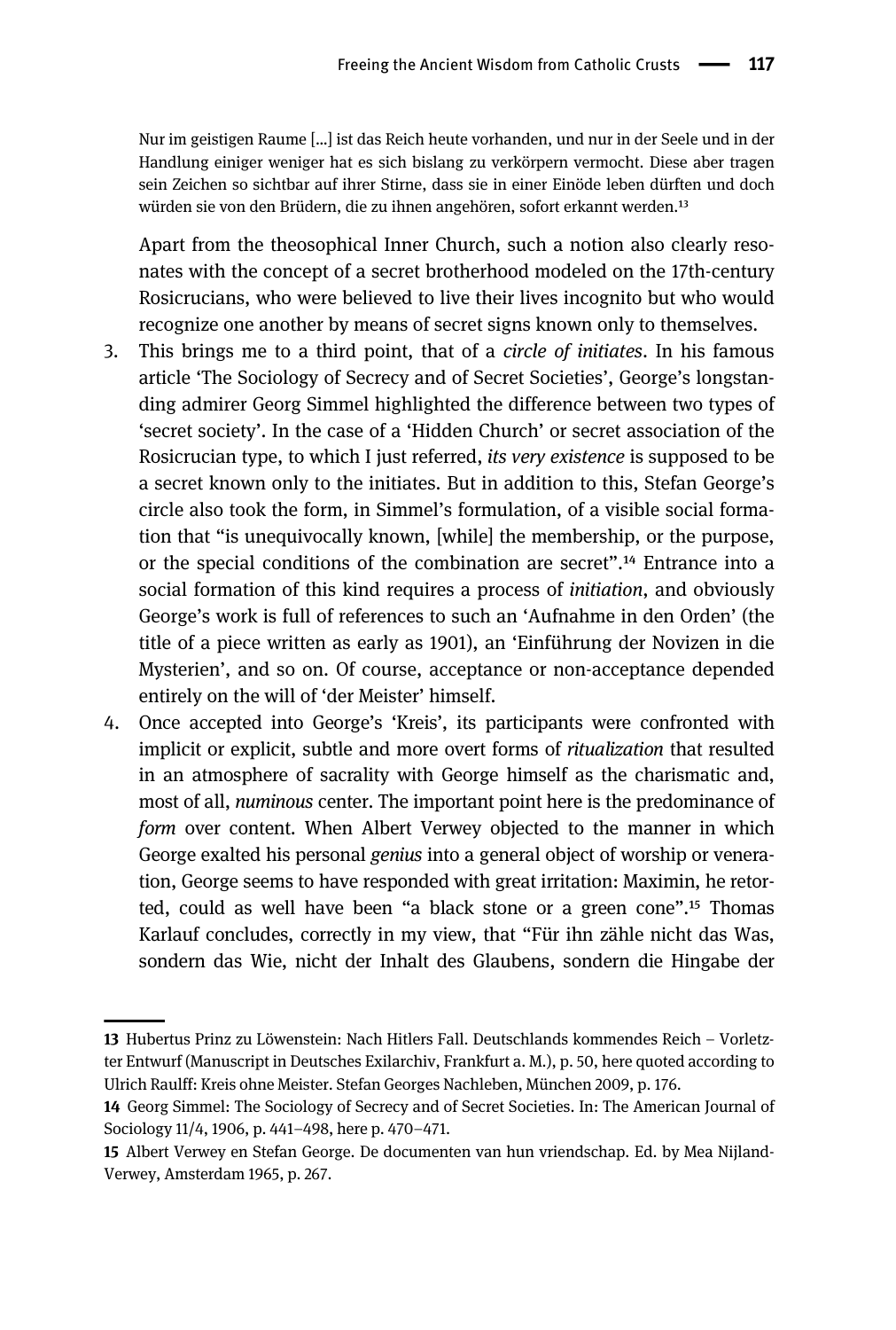Gläubigen."<sup>16</sup> "Hingabe", or complete submission, of course, to George himself; and I hardly need to emphasize the extremes of egotism and narcissism typical of the 'Meister's' behavior, or the amazing degree to which his followers were willing to submit themselves to George and allowed him to make decisions even about their intimate personal lives.

5. Finally, of course, George's 'Kreis' was a 'Männerbund' that essentially excluded women; and the real secret at its very core was a homo-erotic spirituality. In this regard, the fact that George seems to have been sexually intimate with quite a number of his followers over the years is of not much more than anecdotal importance. Much more significant is the fact that his 'Kreis' was grounded in a psychological eroticism in which his followers were expected to benefit from the presence of the 'Meister' and his superior knowledge and wisdom, while the 'Meister' in turn benefited from their youth and superior beauty. This is, of course, the essence of what is known as 'Socratic Love' in the Platonic tradition. The great Renaissance Platonist Marsilio Ficino, to whom I will return, has captured it in a formulation that can be applied without any trouble to George and his pupils:

A man enjoys the beauty of a beloved youth with his eyes. The youth enjoys the beauty of the man with his Intellect. … Truly this is a wonderful exchange. Virtuous, useful, and pleasant to both. The virtue certainly is equal to both. For it is equally virtuous to learn and to teach. The pleasure is greater in the older man, who is pleased in both sight and intellect. But in the younger man the usefulness is greater. $17$ 

So let me summarize these five points, which I consider central to the Stefan George cult: (1) the imaginative creation of an autonomous world of spiritual beauty and truth; (2) the notion of an invisible inner church of the spirit; (3) the emergence of a circle of initiates; (4) the centrality of ritual over doctrine, form over content; and (5) the cultivation of a homo-erotic spirituality.

Can we find parallels in Western culture for this phenomenon? To answer that question, many George specialists have pointed towards Plato and his Academy, and I will be doing the same here. However, in order to understand its relevance to George, I believe it is important to contextualize Platonism in a specific way: one that highlights the traditional status of Platonism as paganism rather than its well-known status as a model of rational philosophy through Socratic dialogue. To explain the importance of this point to understanding and

<sup>16</sup> Karlauf, Stefan George (note 6), p. 359.

<sup>17</sup> Marsilio Ficino: De amore II.9. Translation according to Marsilio Ficino. Commentary on Plato's Symposium on Love. Ed. and transl. by Sears Jayne, Woodstock 1985, p. 58.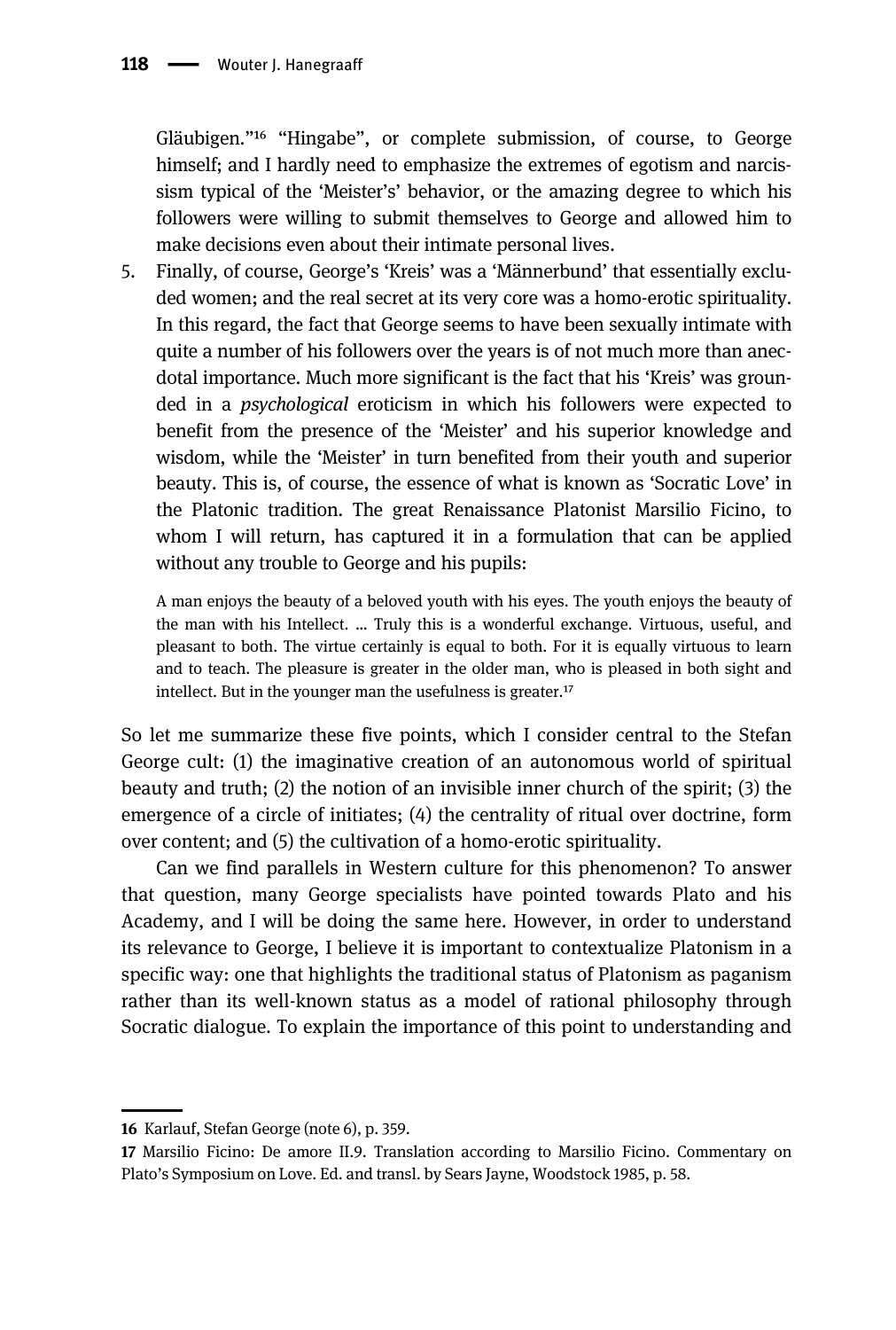contextualizing Stefan George's circle, I must now make a short excursus about Platonism as paganism.<sup>18</sup>

When the history of philosophy institutionalized itself as an academic discipline in the wake of the Enlightenment, it did so by dismissing large parts of the history of Western thought as false 'pseudo-philosophy'. With respect to the history of Platonism, this implied two moves that are intimately related but must be distinguished for analytical purposes. Firstly, it was imperative for post-Enlightenment academics to distinguish very clearly between Plato's own philosophy and the interpretations of later generations, the so-called 'Middle Platonists' and the 'Neo-Platonists'. Roughly before Schleiermacher, scholars tended to read Plato through the lenses of such middle- and neoplatonic concepts, resulting in all kinds of anachronistic misinterpretations.<sup>19</sup> Secondly, having cleaned Plato from such later middle- and neoplatonic accretions, historians of philosophy presented his dialogues as an essentially rational project, without any 'mystical' or 'irrational' elements. Now, this first move was quite correct and legitimate, and has become an indispensable foundation for modern research. The second move, however, was not so convincing: even apart from Plato's famous 'seventh letter', the authorship of which has long been contested, the famous treatises on love – the 'Phaedrus' and the 'Symposium' – can hardly be seen as rational discussions based on Socratic dialogue. On the contrary, they cast Socrates in the role of an inebriated and divinely inspired seer, who does not engage in discussion very much, but mostly delivers monologues on eros in a state of mania and whose most impressive and memorable statements are made in mythical and symbolical rather than discursive language. In both dialogues, and particularly in the 'Phaedrus', Plato is presented not just as a philosopher, but as a wisdom teacher: he discourses about the Good, the Beautiful, and the True from a position ex cathedra, presumably because he has had first-hand experience of these ultimate realities. This religious dimension of Platonism has tended to be marginalized roughly since Schleiermacher; and moreover, the many religious or spiritual interpretations of Plato by middle- and neoplatonic authors have been equally marginalized, rationalized, or treated as sources of embarrassment by modern historians of philosophy. This is unfortunate, for even if a middle- or neoplatonic philosopher misinterprets Plato or adds new ideas of his own, these new perspectives still should be studied and taken ser-

<sup>18</sup> For a much longer discussion I must refer to author, Esotericism and the Academy (note 12), chapters 1 and 2.

<sup>19</sup> E. N. Tigerstedt: The Decline and Fall of the Neoplatonic Interpretation of Plato. An Outline and Some Observations. In: Commentationes Humanarum Litterarum 52, 1974, pp. 1–108.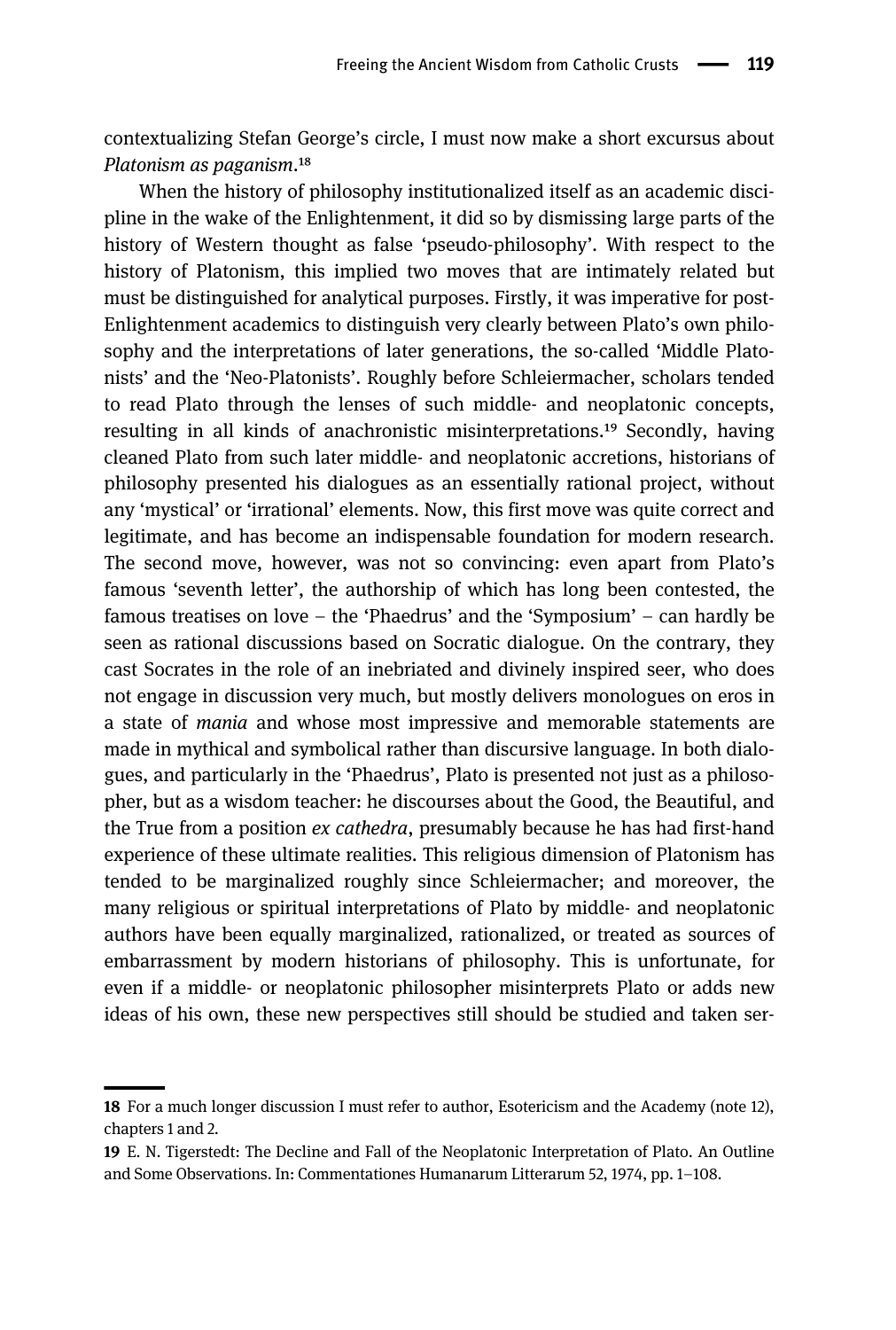iously in their own right. The truth is that, as a historical phenomenon, Platonism has always had a strong religious dimension next to its obvious philosophical content.

This fact was perfectly understood by the early so-called 'Apologetic Fathers' of the church (notably Justin Martyr, Clement of Alexandria, Origen, or Eusebius of Caesarea). They adhered to a perspective that has been referred to as 'Platonic Orientalism',<sup>20</sup> which means that not only did they believe that Plato had been a teacher of religious wisdom but, furthermore, that he had derived that wisdom from the ancient 'oriental' peoples and their divinely inspired teachers. The most important names in that regard were Hermes Trismegistus among the Egyptians, Zoroaster among the Persians, and Moses among the Hebrews. By claiming that Christianity had its ultimate origin in Mosaic wisdom, the 'Apologetic Fathers' could defend themselves against pagan philosophers who argued that the gospel was a new religion of rebellious upstarts without the historical depth and authority conferred by ancient tradition.<sup>21</sup> The argument was that true, divinely inspired wisdom could be found not only in the Old and New Testament, but potentially in the writings of the 'pagan philosophers' as well, including the Hermetic and Platonic textual corpora.

Now this Christian-apologetic perspective, with its inclusivist attitude towards pagan wisdom traditions, experienced a sensational revival in the 15th century, when all the primary sources relevant to Platonic Orientalism (Plato's complete dialogues, the 'Corpus Hermeticum' attributed to Hermes Trismegistus, but also the 'Chaldaean Oracles', incorrectly attributed to Zoroaster by Gemistos Plethon and many later authors) were brought from Byzantium to Italy in order to preserve them from the advancing Ottoman armies. The central figure in this Platonic Orientalist revival was the Florentine thinker Marsilio Ficino, who translated almost all of these sources into Latin; and with this, as will be seen, we have reached the strongest historical precedent for the 'George-Kreis' as a form of 'neo-pagan' religion.

Of course, it was not in Ficino's interest to highlight the 'pagan' nature of Platonism. His argument was that Plato and a whole range of other gentile philosophers had been inspired by God himself, either directly through the divine Logos, or indirectly through chains of transmission originating in a primal divine

<sup>20</sup> This usage of the term is independent of the famous work of Edward Said [Orientalism, 1978]. The concept of 'Platonic Orientalism' was introduced by John Walbridge: The Wisdom of the Mystic East. Suhrwardi and Platonic Orientalism, Albany 2001; cf. author, Esotericism and the Academy (note 12), pp. 12–17 and passim.

<sup>21</sup> For the details, see author, Esotericism and the Academy (note 12), pp. 17–28.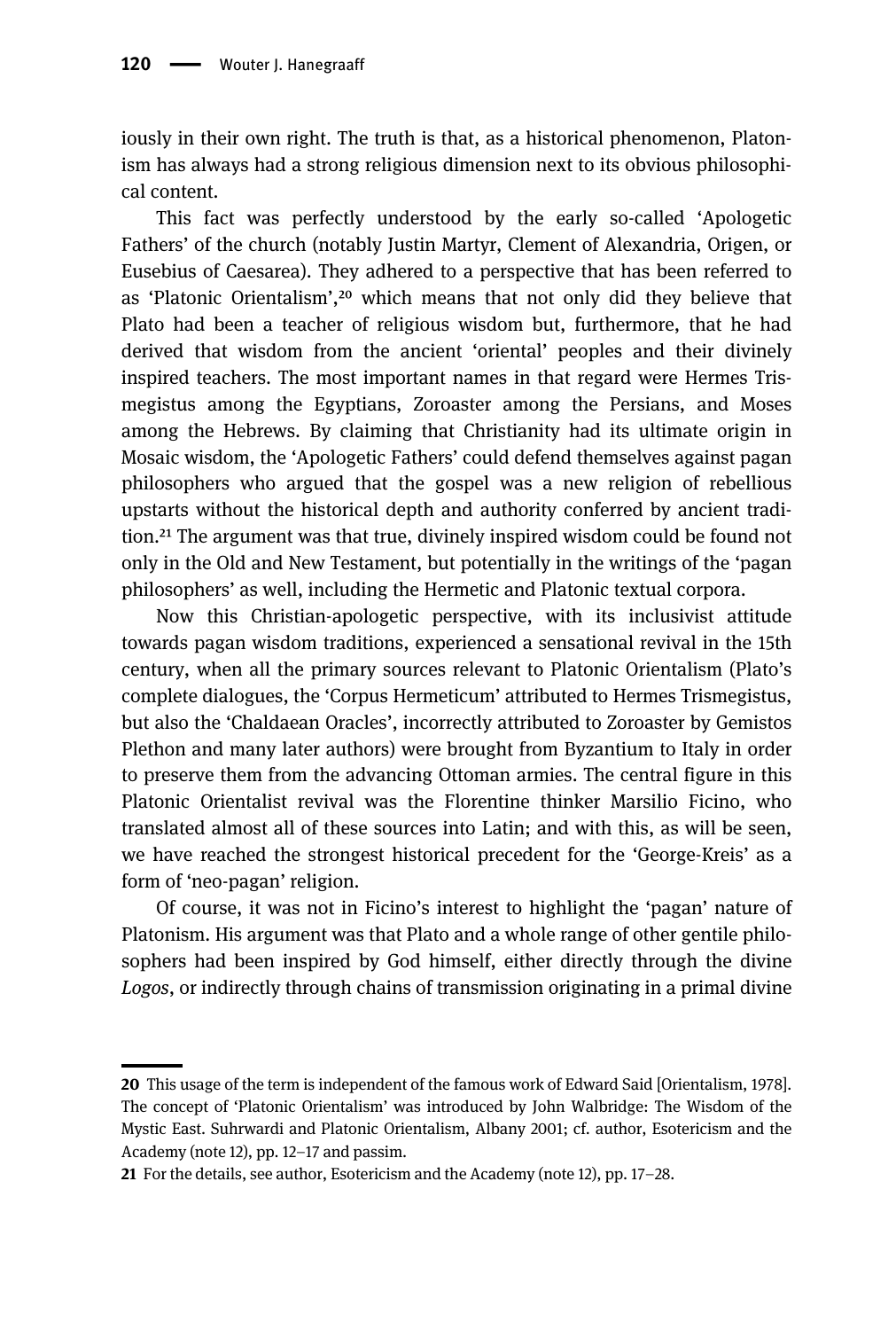revelation to Moses, Zoroaster, or Hermes. Since the true God was by definition the God of the Christians, this meant that essentially 'Christian' doctrines had been revealed already to the pagans. I see no reason to doubt the sincerity of Ficino's profession of Christian faith, but if one probes a bit beneath the surface of his 'Platonic Theology',<sup>22</sup> it is clear that he was reading the nature of Christian theology entirely through Platonic (and Plotinian) lenses, and even had no problem with claiming that the entire tradition of true wisdom derived not from Moses – as had been held by the Christian apologists – but from a seer as unambiguously 'pagan' as Zoroaster, the leader of the Persian fire priests and the supposed inventor of magic.<sup>23</sup>

Marsilio Ficino worked in Florence under the patronage of Cosimo de' Medici, and eventually surrounded himself by a circle of devoted Christian Platonists. Although Ficino's so-called 'Platonic Academy of Florence' is a predominantly fictional phenomenon, $24$  there is no doubt that as Ficino got older, he became surrounded by a retinue of younger humanists who looked up to him as the uncontested authority in all matters Platonic. This Florentine circle around Ficino provides us with an extremely interesting parallel and antecedent for the 'George-Kreis'.

Of crucial importance in that regard is the role of poetry in Ficino's worldview. He was taking his cue from Plato's 'Phaedrus', which (as already noted above) contains a famous discussion of four forms of mania: four distinct types of exalted or ecstatic consciousness, conventionally referred to as 'frenzies' or 'madnesses'. In his crucial treatise 'De amore', modeled after Plato's 'Symposium' and finished in July 1469, Ficino described a kind of "therapy of the soul"<sup>25</sup> that begins with the first *mania*: Plato's poetic frenzy, inseparable in Ficino's case of the frenzy induced by harmonious music. By means of poetry and music, the higher part of the soul is wakened from its torpor, and its lower part is moved from a state of discord and dissonance towards a state of concord and harmony. This first step – the awakening of the soul by means of poetry – is the essential and indispensable foundation for the rest of the process. Once awa-

<sup>22</sup> The term comes from Ficino himself: Marsilio Ficino: Platonic Theology. Ed. and transl. by Michael J. B. Allen and James Hankins, 6 vols., Cambridge/Mass. – London 2001–2006.

<sup>23</sup> On this important point, see author, Esotericism and the Academy (note 12), pp. 41–53.

<sup>24</sup> James Hankins: Cosimo de' Medici and the 'Platonic Academy'. In: Journal of the Warburg and Courtauld Institutes 53, 1990, pp. 144–162; id.: The Myth of the Platonic Academy of Florence. In: Renaissance Quarterly 44/3, 1991, pp. 429–475.

<sup>25</sup> Author: The Platonic Frenzies in Marsilio Ficino. In: Jitse Dijkstra/Justin Kroesen/Yme Kuiper (eds.): Myths, Martyrs, and Modernity. Studies in the History of Religions in Honour of Jan N. Bremmer, Leiden – Boston 2010, pp. 553–567, here p. 559–563.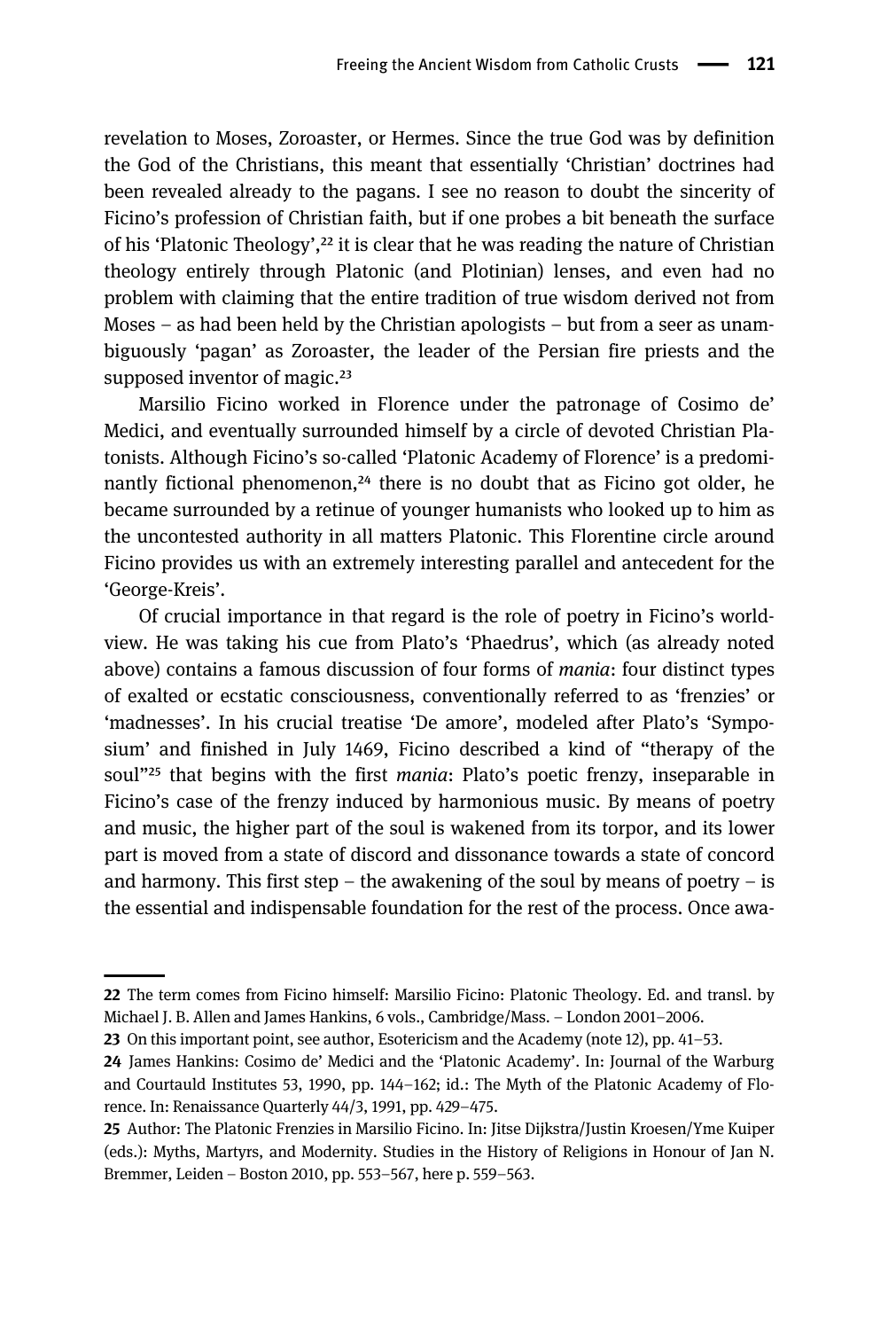kened, the soul must focus all its energies into one and the same direction by means of sacred ritual practices (associated with the second, 'telestic' frenzy); once properly directed, the soul must regain its essential unity by means of the third, 'prophetic' frenzy, which allows it to see future events; and finally, the unified soul must re-unite with its eternal, immortal, divine archetype. This happens through the fourth and highest of the frenzies, that of love (*eros*), defined as the soul's 'desire for beauty': a desire that is first evoked by looking at beautiful bodies, but that will ultimately be satisfied only by the perfect beauty of the immortal ideas in the divine mind itself.

This Ficinian model of 'soul therapy', grounded in a creative re-interpretation of Plato's treatises on love, appears to be a remarkably close model for what George was trying to accomplish in his own circle. *Poetry* was, of course, the crucial and indispensable means of initiation into the circle, but at its inner core there was the mystery of love between the 'Meister' and his disciples, and I will return to this below. If poetry stands for the initiation into George's cult, and the mysteries of eros dominate its final culmination, the two other frenzies are clearly central to it as well: in the form of ritual acts that produced an atmosphere of sacrality and spiritual exaltation, and, finally, the attainment of inspired seership as exemplified most prominently by 'der Meister' himself. In short, George seems to have re-created or re-invented a basic model of Platonic spirituality grounded in the 'Phaedrus' and exemplified by Ficino's circle in 15th-century Florence.

These parallels become even more compelling when we realize that Ficino's circle, too, was an all-male 'inner church' of the spirit grounded explicitly in the homo-erotic model of Socratic love. In a remarkable testimony to intellectual prudishness and implicit 'idealization', generations of Ficino scholars have either overlooked or turned a blind eye to the fact that the great Florentine philosopher was obviously inclined towards male-male love, that his famous treatise 'De Amore' made no attempt to 'heterosexualize' Plato (as customary at the time) but explicitly extolled the virtues of 'Socratic Love' between men, and finally, that it was written in a deliberate attempt on Ficino's part to 'process' his own overwhelming infatuation with one of the young humanists in his retinue, Giovanni Cavalcanti.<sup>26</sup> Unlike George in his relation to his pupils, Marsilio Ficino felt obliged to suppress and sublimate his strong sexual attraction to

<sup>26</sup> For the full story, see author: Under the Mantle of Love. The Mystical Eroticisms of Marsilio Ficino and Giordano Bruno. In: Author/Jeffrey J. Kripal (eds.): Hidden Intercourse. Eros and Sexuality in the History of Western Esotericism, Boston – Köln 2008 – New York 2011, pp. 175–207, esp. p. 184–194.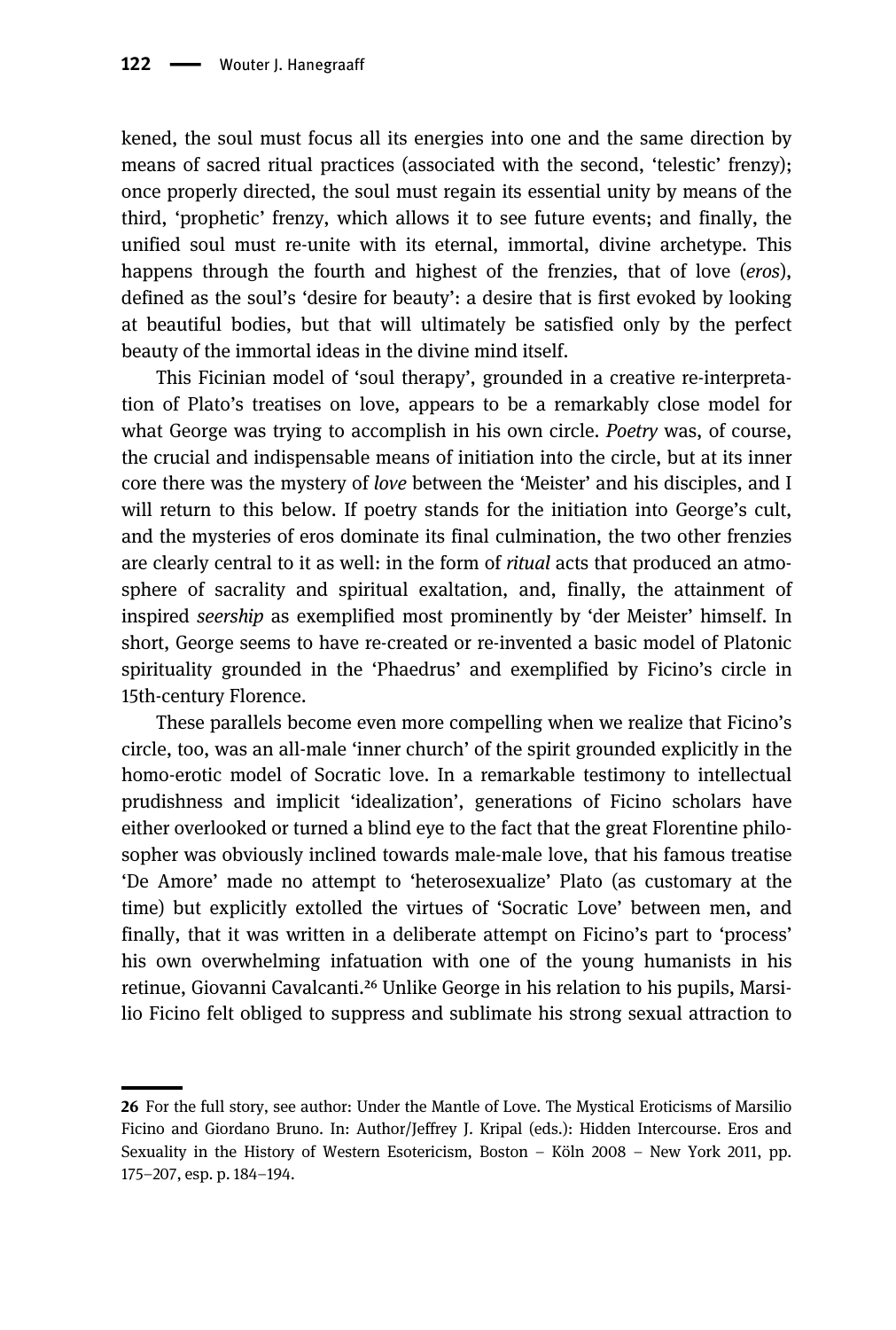Cavalcanti – as documented by several tormented passages in 'De Amore' – but otherwise the impact of Cavalcanti on Ficino seems almost identical to the impact that Maximilian Kronberger had on George. Consider these sentences from Ficino's dedication of his work to what he calls "his unique friend" Cavalcanti:

[...] that this god Love possessed such power was concealed from me for thirty-four years. Then a hero, a man who was already divine, looked favorably upon me with his heavenly eyes, with a wonderful bending of his head towards me, he showed me the extent of love's power.<sup>27</sup>

Ficino is, of course, speaking about Cavalcanti here. And the divine rays that shoot from the eyes of the divine boy – they are not killing his enemies, as in George's poem 'Der Kampf', but certainly put a powerful spell on the lover – are actually analyzed in detail in chapter VII of 'De Amore', in terms of early modern theories of the imagination.

If Ficino's Platonic circle in Renaissance Florence was a close historical precedent for George's circle, we are left with a question of a more theoretical nature: in what sense, or to what extent, can we refer to these two phenomena as instances of 'pagan religion'? What makes this question difficult to answer is the fact that 'paganism' as a category of otherness counts among the most neglected topics in the study of Western religion. Scholars of religion have spent rivers of ink on theoretical concepts such as 'magic', 'myth', or 'mysticism'; but underneath these theoretical referents, I would argue, the category of 'paganism' has always been lurking as the implicit, common, but usually unnamed and certainly under-theoretized 'other' of established Western identities.<sup>28</sup> In cases such as the explicit 'Neuheidentum' of the 'Cosmic Circle' in Munich, or (for that matter) phenomena such as the popular 'neopaganism' that emerged since the 1960s from Gerald Gardner's new witchcraft or 'Wicca', $29$  we are dealing with movements of rebellious opposition that embrace 'pagan' values in a deliberate rejection of mainstream, bourgeois Christian as well as Enlightenment values. But if we wish to understand the cultural relevance of 'paganism' on a deeper level, we must recognize that this familiar story of opposition and mutual rejec-

<sup>27</sup> Ficino: Dedication of 'De amore' to Giovanni Cavalcanti. Facsimile in Marsilio Ficino: Commentaire sur le Banquet de Platon (transl. and ed. by Raymond Marcel), Paris 1956, p. 135. English translation: Author, Under the Mantle of Love (note 26), p. 187.

<sup>28</sup> Author, Esotericism and the Academy (note 12), pp. 369–371 and passim.

<sup>29</sup> Ronald Hutton: The Triumph of the Moon. A History of Modern Pagan Witchcraft, Oxford 1999.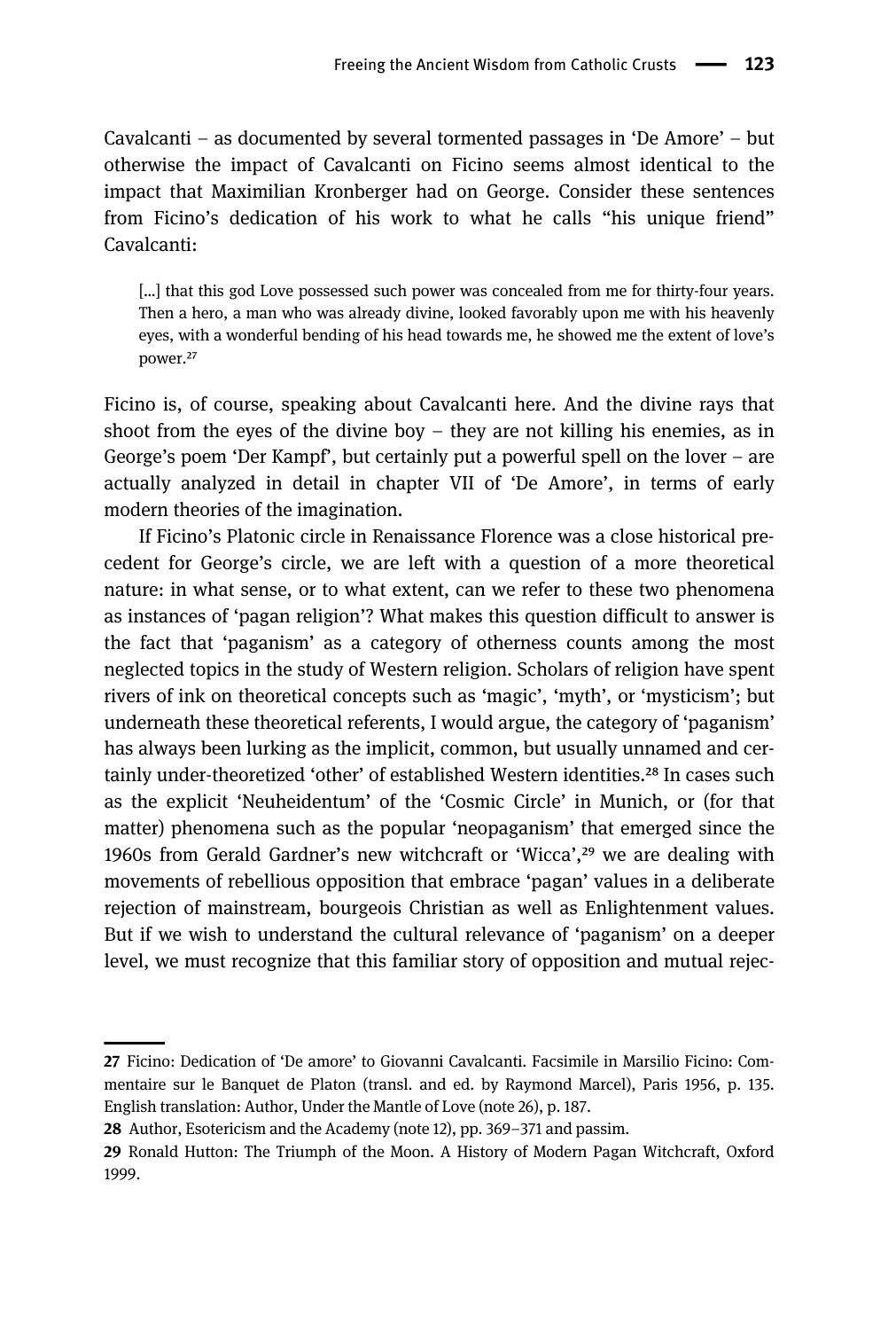tion is only one side of the coin: in very important respects, paganism has been an integral part of Western culture since the first centuries of our era. Of course it is true that as an independent cultic practice, popularly associated with idolatry, it could hardly survive under Christian conditions. However, a variety of intellectual traditions that were officially 'philosophical' but implicitly religious were assimilated from pagan Hellenistic culture into Christian doctrine since the first centuries – mostly in the form of Platonism. It was only after the enormous revival of such pagan philosophies in the Renaissance – when all the relevant texts became available, first in their original languages and then in Latin, and were circulated on an unprecedented scale thanks to the invention of printing – that theological hardliners began to perceive Platonism as a threat (perhaps even the major threat) to Christian doctrine.<sup>30</sup>

The results were far-reaching, as I have tried to show in my 'Esotericism and the Academy'; but for our present purposes we need only look at the earliest stage of the Renaissance reception of paganism as Platonic philosophy. I would suggest that Ficino's circle can be described as an original case of what might be called 'incognito paganism', as opposed to an explicit paganism that openly opposes its non-pagan opponent. Such explicit 'oppositional paganism' was still impossible in Ficino's time, for obvious political reasons, but had become at least a theoretical option during the later 19th century. The Cosmic 'Neuheidentum' of Klages and Schuler is a clear example of such explicit oppositional paganism: it openly attacked the Christian and rationalist values of bourgeois culture and modern society, and set itself up as an alternative. But interestingly, George's Platonic alternative still belongs to the incognito type exemplified so clearly by Ficino. Although George's rejection of establishment culture and society was ultimately no less radical than that of Klages and Schuler, his spirituality resulted from a radicalization of those pagan tendencies that were already present within the mainstream.

This leads us back to the quotation at the opening of this chapter, from a conversation in which George told Edith Landmann that he did not understand anything about Christianity 'except in its pagan form'. Accordingly, in theses conversations, he spoke of the need for 'liberating the ancient wisdom from Catholic (and dogmatic) crusts': "Die antike Weisheit von katholischen (und dogmatischen) Krusten befreien".<sup>31</sup> Gundolf once remarked that only people

<sup>30</sup> On the integration of 'pagan' philosophy in Christian culture starting with the Patristic apologists and the anti-Platonic reaction starting in the 15th and culminating in the 17th century, see author, Esotericism and the Academy (note 12), chapters 1 and 2.

<sup>31</sup> Landmann, Gespräche (note 1), p. 144.